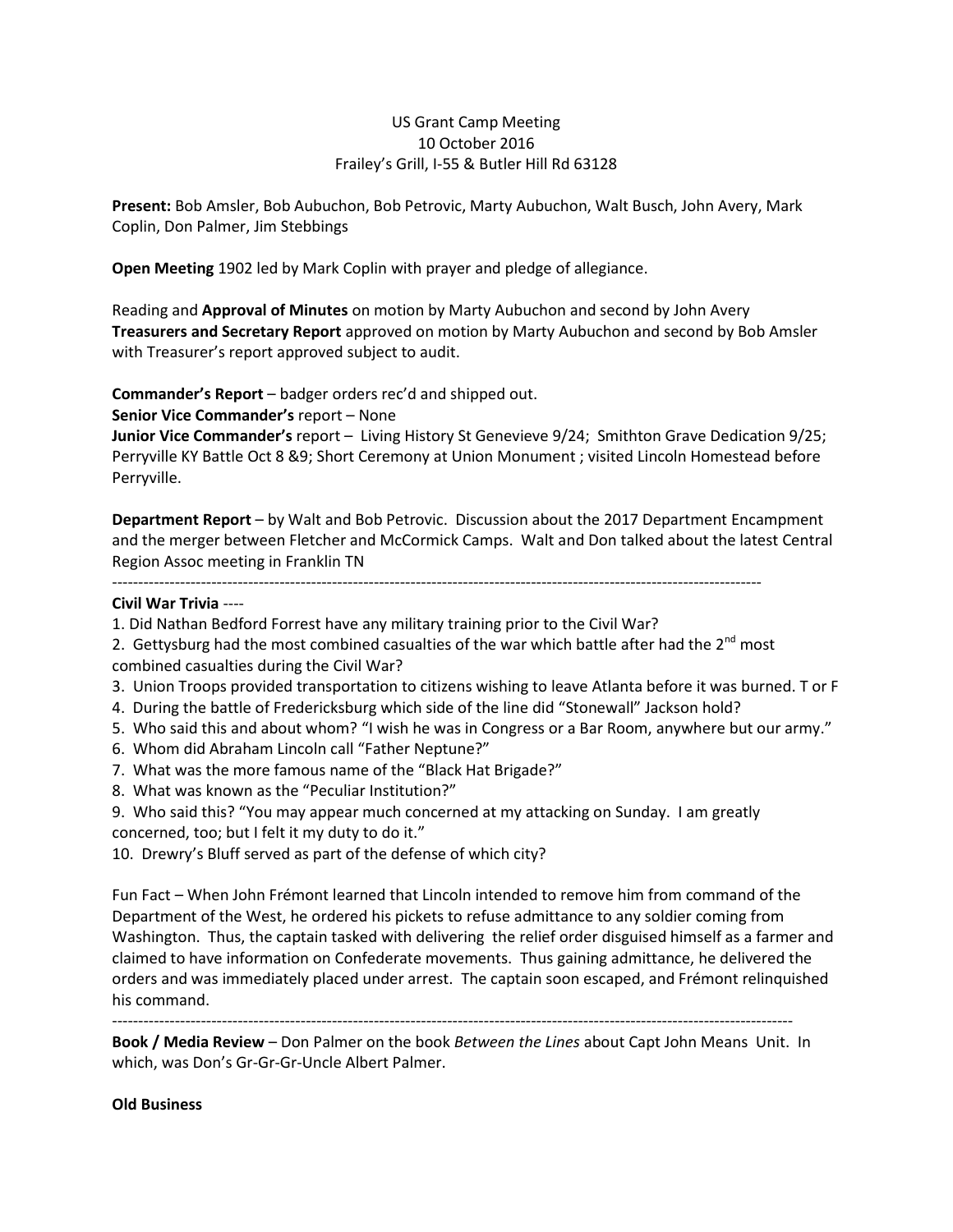A. Missouri History Museum Event on October  $16^{th}$  2pm – Walt and Don to be there

B. Don needs a list of those planning on attending the Christmas Dinner on Dec 6

## **New Business**

A. Nominations for Camp Officers for 2017 – staying the same so far.

B. ROTC – John to try to contact Dan Jackson

# **Good of the Order**

SVR – Nothing.

Jim Stebbing's presented info on program in which students write about history and receive award prizes and suggested SUV do the same. Group suggested this be forwarded [which it was] to the department for them to take action on it.

Vicksburg Monument – either Saturday and Sunday of Memorial Day weekend rededication. A straw poll of the group liked Saturday. It was suggested that the department come up with challenge coins also. [Passed also along to the department]

**Closing prayer** at 2025.

## **Secretary report for November Meeting**

Don Palmer and I showed up and distributed info at a talk about Finding Your Civil War Ancestor at the Missouri History Museum. We were assisted by Sumner Hunnewell, Dept JVC. About 33 people were in attendance and most of the talk centered on GAR records. The speaker credited our organization several times.

We need to authorize me purchasing more than two months of our website.

Glen Alsop owes us \$40 still for a reduced price Grant Coin set I sold him at the Department Meeting

Treasurer report below. It balances with 10/31/16 statement

| DATE | тем | <b>DESCRIPTION</b> | Amount<br>Rec'd | Amount<br>Paid Out | Montgomery | On Statements |
|------|-----|--------------------|-----------------|--------------------|------------|---------------|
|------|-----|--------------------|-----------------|--------------------|------------|---------------|

10,408,347

| 1/5/2016  | 221        | <b>Arch Engraving for invoice</b><br>617251 |       | $-30.40$ | $-30.40$ |            |
|-----------|------------|---------------------------------------------|-------|----------|----------|------------|
| 8/14/2016 | Cash       | Sale of Grant Coin set to<br>Joe Hall       | 50.00 |          |          |            |
| 9/2/2016  | <b>DEP</b> | Deposit                                     |       |          | 50.00    | 9/30/2016  |
| 10/2/2016 | 3078       | James B Pahl - badges                       | 27.00 |          |          |            |
| 10/3/2016 | 229        | Arch Engraving Inv #74578                   |       | $-45.60$ | $-45.60$ | 10/31/2016 |
| 10/6/2016 | <b>DEP</b> | Deposit                                     |       |          | 27.00    | 10/31/2016 |